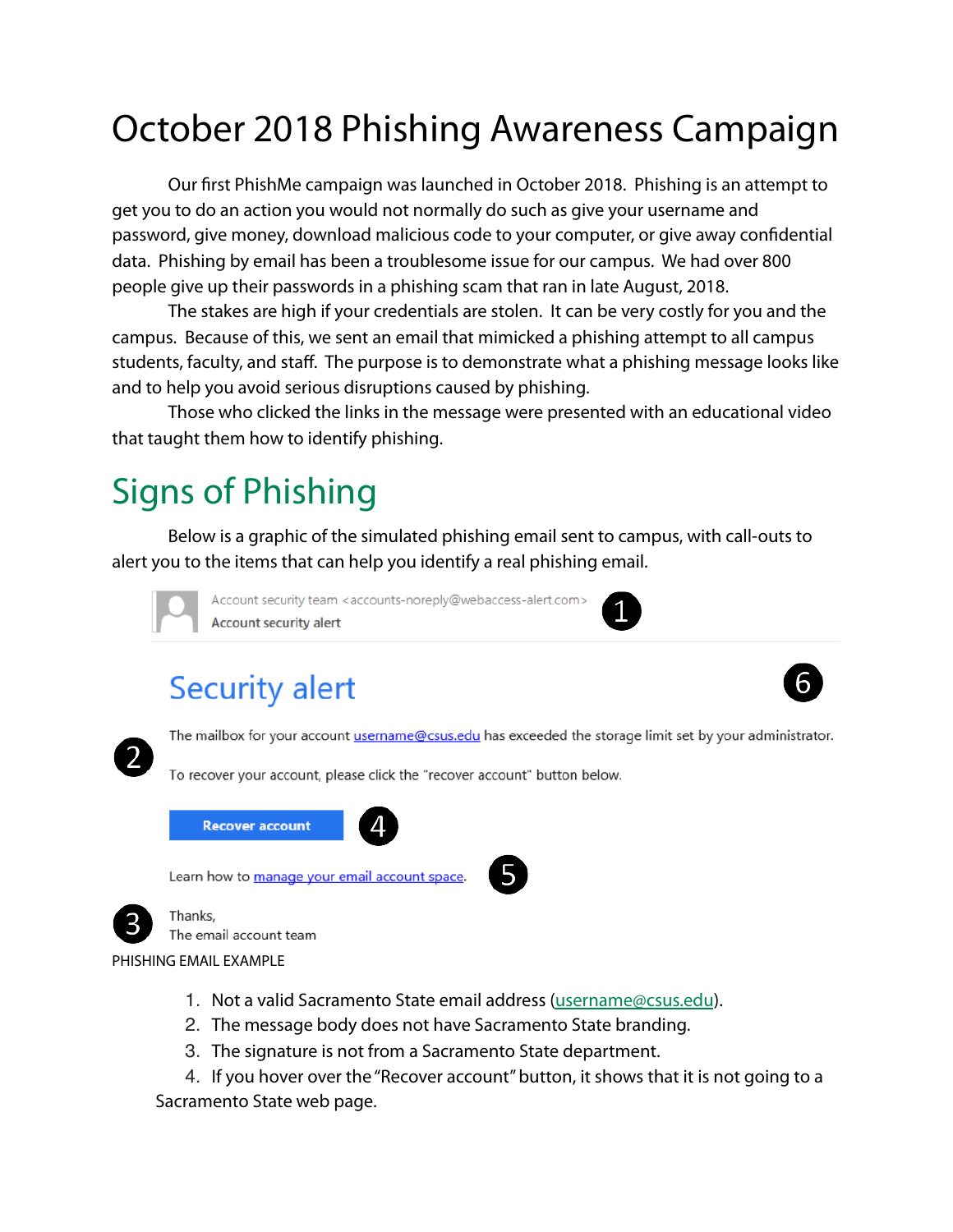| Click or tap to follow link.<br><b>Recover account</b>                                                                           |  |
|----------------------------------------------------------------------------------------------------------------------------------|--|
| http://mail.webaccess-alerts.net/u/<br>amo3z6ccodm9/login.srf/1e5182/<br>To recover you 7124faa0-0dd8-4054-933c-471818c7b265/?/e |  |

PHISHING LINK EXAMPLE

5. If you hover over the "manage your account space" link, it shows that it's not going to a Sacramento State web page.

6. Does not mention Sacramento State or Information Resources and Technology (IRT) anywhere.

If you are unsure of the validity of an email or website, please contact the IRT Service Desk for assistance.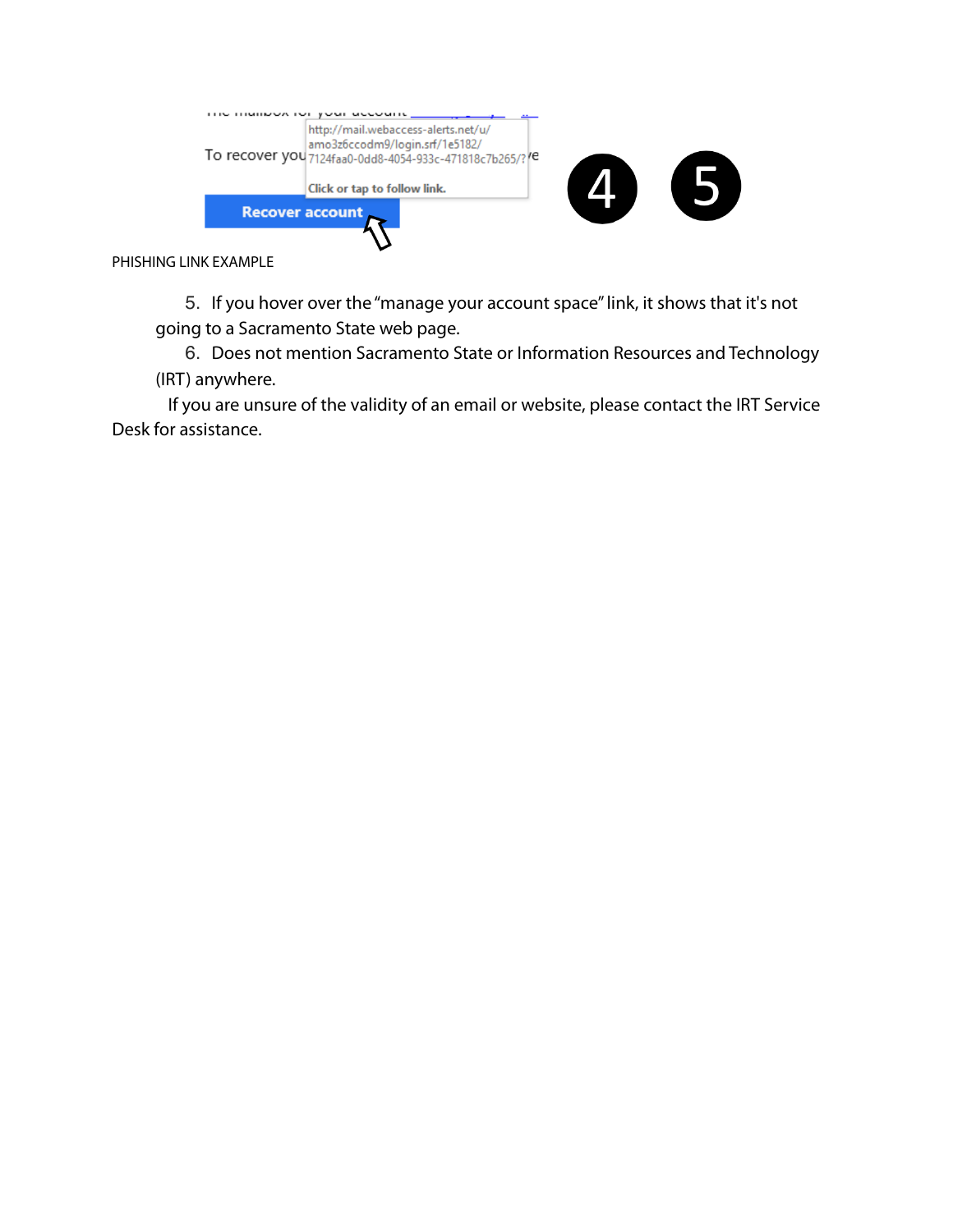# Results of the Phishing Simulation

The simulation went out as two separate campaigns: one to students, and the second to faculty, staff, and auxiliary staff. Here are the results of the campaigns.

## Students

| <b>Emails Delivered:</b> | 40,203 |
|--------------------------|--------|
| Clicked Link:            | 7.089  |



#### Response Breakdown @

RESULTS OF THE PHISHING SIMULATION FOR STUDENTS PIE CHART